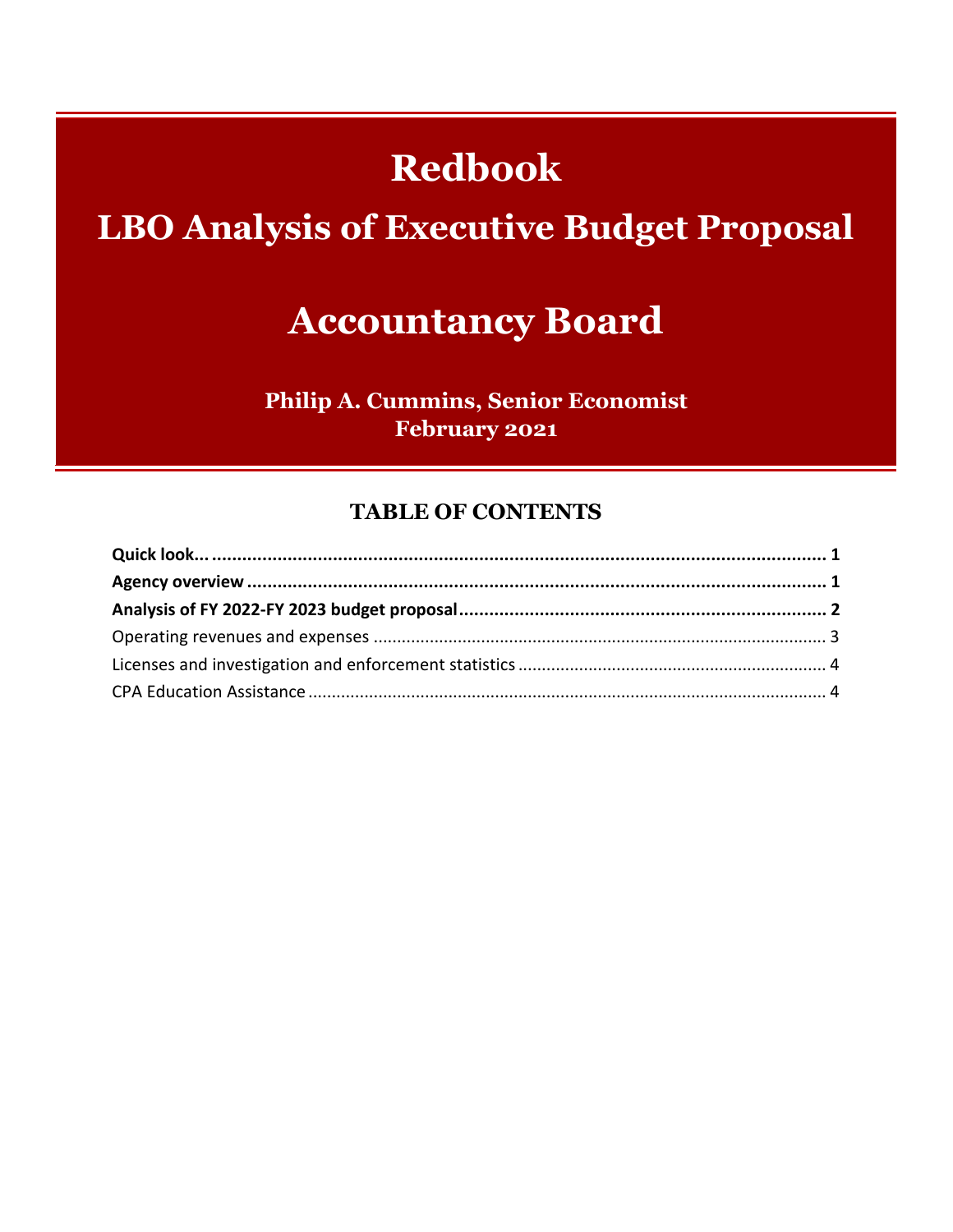# **LBO Redbook**

# **Accountancy Board**

### **Quick look...**

| ≻                                              | The Accountancy Board (ACC) seeks to assure the provision of accounting services to Ohioans in<br>an ethical and professional manner, by overseeing CPAs, PAs, and accounting firms in the state. |                                                                                          |                 |                   |                   |  |
|------------------------------------------------|---------------------------------------------------------------------------------------------------------------------------------------------------------------------------------------------------|------------------------------------------------------------------------------------------|-----------------|-------------------|-------------------|--|
| ➤                                              | ACC provides scholarships to low-income and minority students seeking to become CPAs.                                                                                                             |                                                                                          |                 |                   |                   |  |
| ➤                                              | The Board consists of nine members appointed by the Governor with consent of the Senate.                                                                                                          |                                                                                          |                 |                   |                   |  |
| ➤                                              | Overseen by an executive director, ACC employs nine, not including the Board members.                                                                                                             |                                                                                          |                 |                   |                   |  |
| ➤                                              |                                                                                                                                                                                                   | The executive budget recommends appropriations totaling \$3.6 million over the biennium. |                 |                   |                   |  |
| $\bullet$                                      |                                                                                                                                                                                                   | All funding is non-GRF, from fees charged to accountants and accounting firms.           |                 |                   |                   |  |
| $\bullet$                                      | Uses of the budget: 49% for personnel cost, 29% for scholarships, 21% for supplies and                                                                                                            |                                                                                          |                 |                   |                   |  |
|                                                |                                                                                                                                                                                                   | maintenance, and 1% for purchased personal services.                                     |                 |                   |                   |  |
| <b>FY 2018</b>                                 | <b>FY 2019</b>                                                                                                                                                                                    | <b>FY 2020</b>                                                                           | <b>FY 2021</b>  | <b>FY 2022</b>    | <b>FY 2023</b>    |  |
| <b>Actual</b>                                  | <b>Actual</b>                                                                                                                                                                                     | <b>Actual</b>                                                                            | <b>Estimate</b> | <b>Introduced</b> | <b>Introduced</b> |  |
| Fund 4K90 ALI 889609, Operating Expenses       |                                                                                                                                                                                                   |                                                                                          |                 |                   |                   |  |
| \$1,050,575                                    | \$1,088,787                                                                                                                                                                                       | \$1,103,543                                                                              | \$1,291,139     | \$1,244,124       | \$1,291,139       |  |
| % change                                       | 3.6%                                                                                                                                                                                              | 1.4%                                                                                     | 17.0%           | $-3.6%$           | 3.8%              |  |
| Fund 4J80 ALI 889601, CPA Education Assistance |                                                                                                                                                                                                   |                                                                                          |                 |                   |                   |  |
| \$425,000                                      | \$465,202                                                                                                                                                                                         | \$448,552                                                                                | \$525,000       | \$525,000         | \$525,000         |  |
| % change                                       | 9.5%                                                                                                                                                                                              | $-3.6%$                                                                                  | 17.0%           | 0.0%              | 0.0%              |  |
| <b>Total funding:</b>                          |                                                                                                                                                                                                   |                                                                                          |                 |                   |                   |  |
| \$1,475,575                                    | \$1,553,989                                                                                                                                                                                       | \$1,552,095                                                                              | \$1,816,139     | \$1,769,124       | \$1,816,139       |  |
| % change                                       | 5.3%                                                                                                                                                                                              | $-0.1%$                                                                                  | 17.0%           | $-2.6%$           | 2.7%              |  |

### **Agency overview**

 $\overline{a}$ 

The Accountancy Board (ACC) protects the public by requiring that certified public accountants (CPAs) meet specific requirements for licensing, and that CPAs and public accountants (PAs) maintain their competence after licensing. <sup>1</sup> ACC's mission "is to assure that the services received by Ohio's citizens and businesses from CPAs and PAs licensed by the Board, will always be performed in an ethical and professional manner and to strictly and fairly enforce Ohio's statutes and rules." The agency determines the level of knowledge of all applicants by a

#### **Legislative Budget Office of the Legislative Service Commission Page 1**

<sup>&</sup>lt;sup>1</sup> Registrations for PAs were issued during 1959 to 1993; no new PA registrations are issued.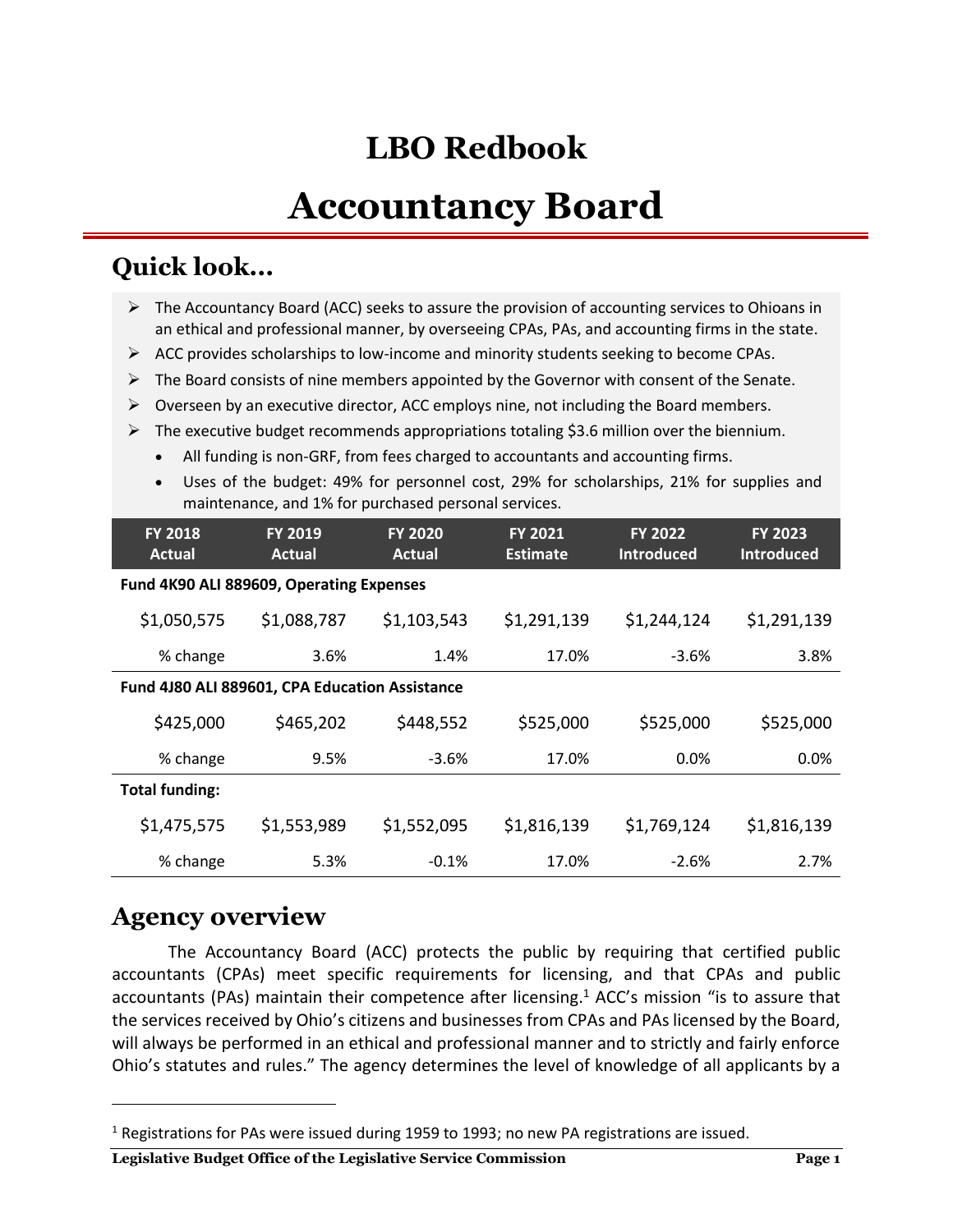computer-based examination. Those who pass the examination and satisfy education and experience requirements are then licensed. They must thereafter meet continuing education requirements to remain licensed. ACC also registers public accounting firms. It investigates violations of law and Board rules pertaining to accounting and disciplines licensees. The agency also provides financial assistance to students in the fifth year of college who intend to become CPAs and are financially needy.

The Board by statute has nine members appointed by the Governor with the advice and consent of the Senate, including eight CPAs who must meet certain qualifications and one member representing the public. Board members serve seven-year terms, are compensated on an hourly basis for work on Board business, and are reimbursed for expenses. Operations are overseen by an executive director and conducted by eight other staff members, including administrators and investigators.

ACC relies on the Central Service Agency (CSA) for various services. CSA provides ACC and 23 other boards and commissions with various budgetary, fiscal, payroll, and human resource services. One of these services is the eLicensing system.

The Board is in the process of changing its rules in response to the changes made to Chapter 4701 of the Revised Code by H.B. 442 of the 133rd General Assembly.

Because of the pandemic, Board functions have generally been performed remotely since March 2020.

### **Analysis of FY 2022-FY 2023 budget proposal**

Operations of the Board are paid from Fund 4K90 line item 889609, Operating Expenses. Scholarships for low-income and minority accounting students are paid from Fund 4J80 line item 889601, CPA Education Assistance. The chart below shows the biennial recommendations for the Board by expense category.

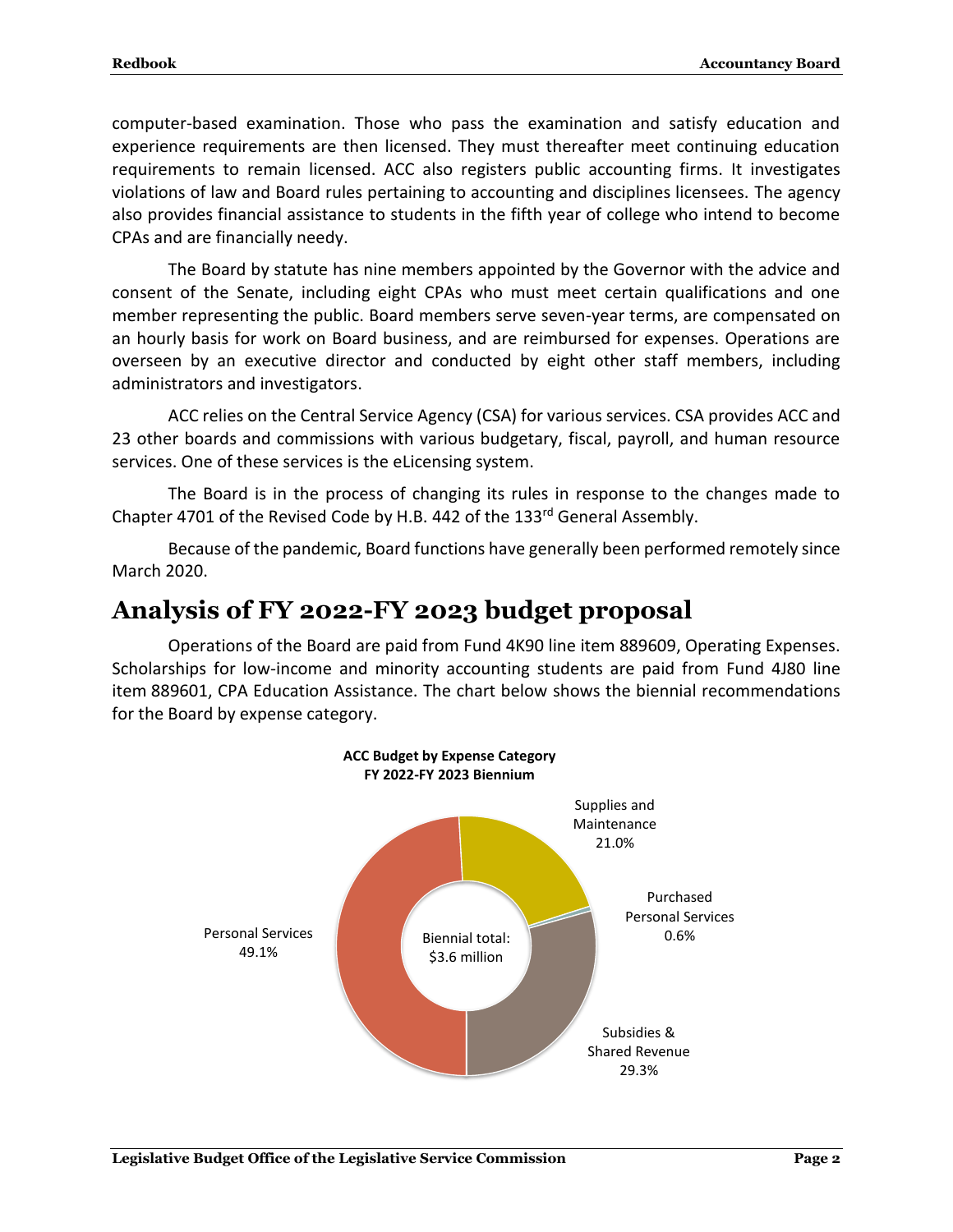As a regulatory agency, the Board's largest expense is personnel costs, accounting for 49.1% of the recommended budget for the biennium. Another 29.3% of the total is slated for the Board's CPA Education Assistance Scholarship Program, shown in the chart as subsidies. The remaining amounts are allocated for supplies and maintenance (21.0%), purchased personal services (0.6%), and transfers and nonexpense (0.1%).

#### **Operating revenues and expenses**

The Board issues permits (active licenses) and registrations (inactive licenses) to CPAs and PAs, and registrations to public accounting firms, which are generally renewed on a triennial basis. The base individual license fee for CPAs and PAs was increased by the Board in October 2018 after being held unchanged since 1994, apart from surcharges to support the Board's CPA Education Assistance Scholarship Program. Three-year permits and registrations are the most commonly issued. Two-year licenses are issued to new CPAs. One-year permits and registrations are only issued in special circumstances.

Fee revenues collected by the Board are deposited into the Occupational Licensing and Regulatory Fund (Fund 4K90). Nineteen occupational licensing and regulatory boards and commissions, including the ACC, use Fund 4K90 as their main operating fund into which receipts are deposited and from which expenses are paid. Although this is a common funding pool, each licensing board or commission is expected to generate enough revenues to cover its expenses. In FY 2020, ACC's revenues exceeded expenditures by \$305,517.

| Table 1. License Fees by Type                                  |       |  |  |
|----------------------------------------------------------------|-------|--|--|
| <b>License Type</b>                                            | Fee   |  |  |
| Individual three-year Ohio permit fee                          | \$180 |  |  |
| Individual three-year Ohio registration fee                    | \$85  |  |  |
| Individual two-year Ohio permit fee (newly licensed CPA)       | \$120 |  |  |
| Individual two-year Ohio registration fee (newly licensed CPA) | \$56  |  |  |
| Public accounting firm initial registration fee                | \$10  |  |  |
| Public accounting firm three-year registration renewal fee     | \$30  |  |  |

Fees for various permits and registrations administered by ACC are shown in Table 1. In addition, a fee of \$3.50 for each eLicense transaction is charged to help cover the Board's costs.

According to the Board's FY 2020 annual report, 22,786 persons held active Ohio permits issued by the ACC and 8,137 persons were registration holders. Companies registered with the Board included 1,014 that provide financial reporting services and 1,665 tax/consulting firms. An individual engaged in the practice of public accounting in Ohio is required to hold a permit. Persons with a CPA or PA designation who are not engaged in the practice of public accounting may obtain a registration. All new licenses issued to individuals are CPA certificates. In FY 2020, 697 CPAs were certified. No new PA licenses have been issued since 1993, and few persons with this designation remain registered.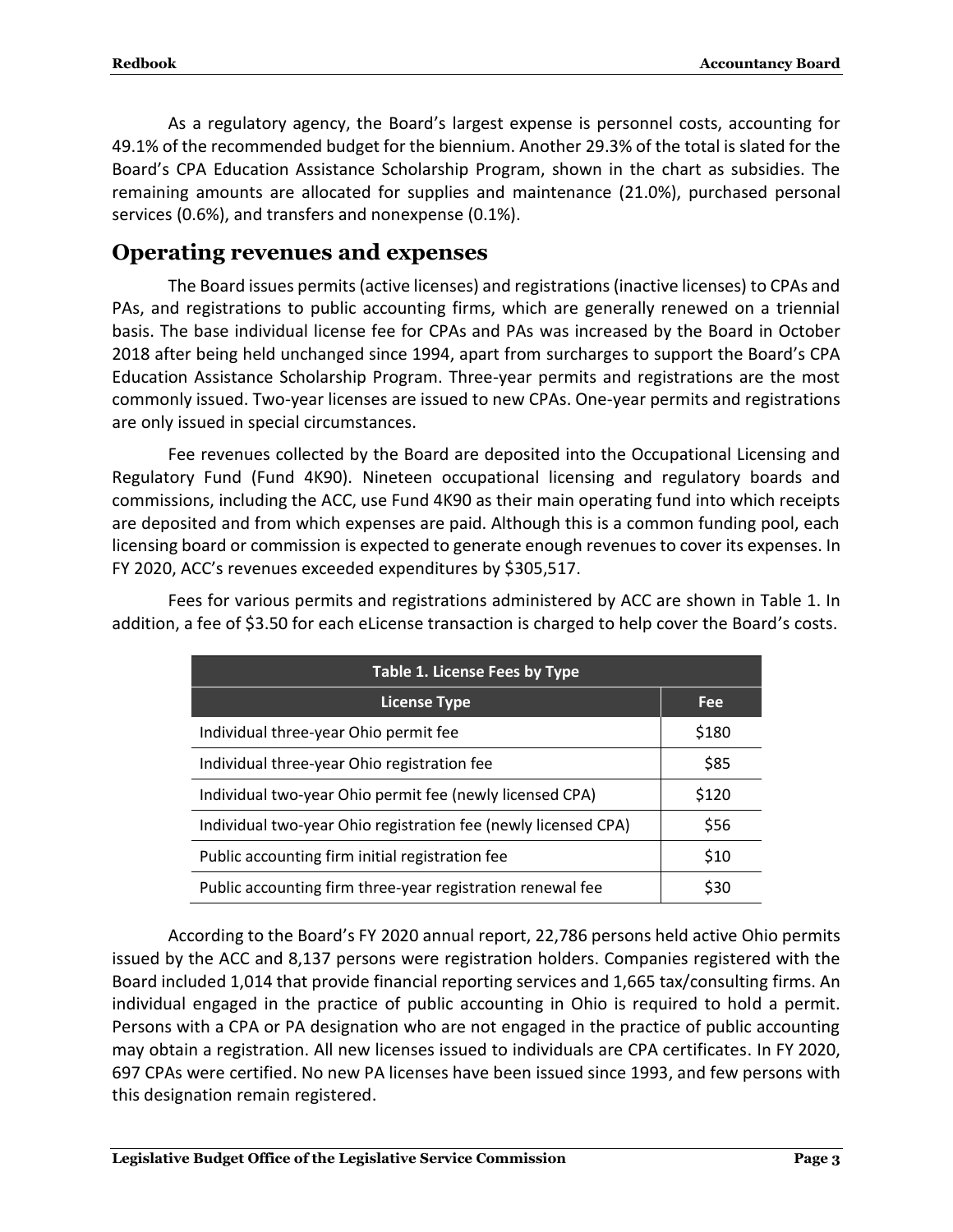| Table 2. Revenues and Expenditures, FY 2015-FY 2020 |                |             |             |                |                |                |
|-----------------------------------------------------|----------------|-------------|-------------|----------------|----------------|----------------|
|                                                     | <b>FY 2015</b> | FY 2016     | FY 2017     | <b>FY 2018</b> | <b>FY 2019</b> | <b>FY 2020</b> |
| Revenue                                             | \$1,501,194    | \$1,593,478 | \$1,661,789 | \$1,567,326    | \$1,947,379    | \$1,857,612    |
| Expenses                                            | \$1,195,466    | \$1,255,243 | \$1,325,438 | \$1,475,575    | \$1,553,989    | \$1,552,095    |
| <b>Net</b>                                          | \$305,728      | \$338,235   | \$336,351   | \$91,751       | \$393,390      | \$305,517      |

The ACC began using eLicense Ohio in April 2018. The eLicense Ohio system is used for issuing and managing licenses by 21 state boards and commissions.

From year to year, ACC's revenues consistently outpace expenses. The data shown in Table 2 are taken from various annual reports, and include amounts both for Board operations and for the scholarship program.

### **Licenses and investigation and enforcement statistics**

ACC's regulatory responsibility includes investigating complaints concerning alleged violations. The most frequent complaints include unethical conduct, unlicensed practice, firms operating without being registered, and retention of client records. According to the Board's FY 2020 annual report, a total of 710 cases were opened during the year and 719 cases were closed. As of June 30, 2020, 46 cases remained open.

If a licensee or firm fails to renew a license, the Board sends its investigators on a field call to determine if an individual or firm is practicing without a license. If so, violators may be referred to county or city prosecutors. Investigators made 60 field calls in FY 2020. To aid enforcement, ACC investigators prepare packets for local prosecutors with the relevant information on each case, helping prosecutors to follow up with charges.

### **CPA Education Assistance**

 $\overline{a}$ 

Appropriation item 889601, CPA Education Assistance, funds the Board's scholarship program, which provides scholarships to low-income and minority students in their fifth year of accounting study required for the CPA certificate. To be awarded funding, applicants are required by administrative rule to certify that they will take the CPA examination within two years of the final scholarship grant payment. The program is supported by a \$10 per year license surcharge on permits and registrations.<sup>2</sup> Amounts of the scholarships vary by each applicant's financial need.

Table 3 below, taken from various ACC annual reports, summarizes the scholarship distributions paid from the CPA Education Assistance Fund (Fund 4J80) in recent years.

**Legislative Budget Office of the Legislative Service Commission Page 4**

<sup>&</sup>lt;sup>2</sup> Division (H) of R.C. 4701.10 and Ohio Administrative Code rule 4701-17-08.